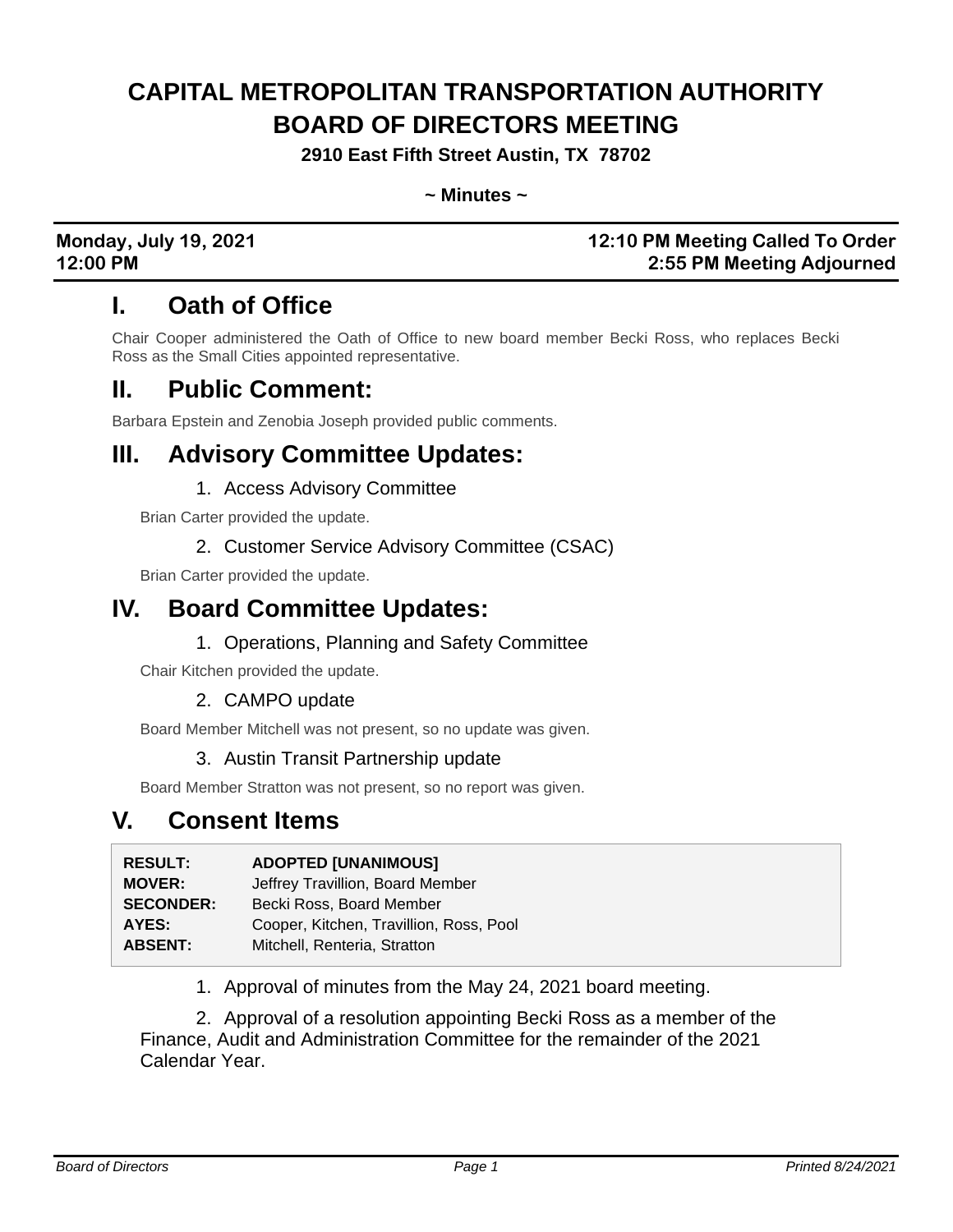3. Approval of an amendment to the Interlocal Agreement between Capital Metropolitan Transportation Authority (CMTA) and the Combined Transportation and Emergency Communications Center (CTECC) requiring all partners to immediately notify CTECC in case of any dangerous conditions that may impact the operations of the CTECC facility or procedures including Information Technology system breaches, unexpected outage of shared systems, or interruptions in the continuity of operations at the facilities.

## **VI. Action Items:**

1. Approval of a resolution authorizing the President & CEO, or his designee, to finalize and execute a contract with Applications Software Technology LLC for Enterprise Resource Planning (ERP) system and implementation services for a base period of two (2) years with three (3) option periods for twelve (12) months each in an amount not to exceed \$17,578,715.

| <b>RESULT:</b>   | <b>ADOPTED [UNANIMOUS]</b>              |
|------------------|-----------------------------------------|
| <b>MOVER:</b>    | Jeffrey Travillion, Board Member        |
| <b>SECONDER:</b> | Wade Cooper, Chair                      |
| <b>AYES:</b>     | Cooper, Kitchen, Travillion, Ross, Pool |
| <b>ABSENT:</b>   | Mitchell, Renteria, Stratton            |

2. Semi-annual update on Diversity Equity and Inclusion and approval of a resolution adopting the Capital Metropolitan Transportation Authority Board of Director's Diversity, Equity, and Inclusion Policy Statement.

Board Member Kitchen brought forth an amendment to add the words "and has the opportunity to be heard" to the DEI policy statement.

Zenobia Joseph provided comments prior to a reconsideration of and revote on this item.

| <b>RESULT:</b>   | <b>ADOPTED AS AMENDED [UNANIMOUS]</b>   |
|------------------|-----------------------------------------|
| <b>MOVER:</b>    | Jeffrey Travillion, Board Member        |
| <b>SECONDER:</b> | Ann Kitchen, Board Member               |
| <b>AYES:</b>     | Cooper, Kitchen, Travillion, Ross, Pool |
| <b>ABSENT:</b>   | Mitchell, Renteria, Stratton            |
|                  |                                         |

3. Approval of a resolution authorizing the President & CEO, or his designee, to approve a contract for an Availability Study on federally funded contracts and a Disparity Study for locally funded contracts with Colette Holt & Associates for a one (1) year term in an amount not to exceed \$348,525.

| <b>RESULT:</b>   | <b>ADOPTED [UNANIMOUS]</b>              |
|------------------|-----------------------------------------|
| <b>MOVER:</b>    | Jeffrey Travillion, Board Member        |
| <b>SECONDER:</b> | Ann Kitchen, Board Member               |
| AYES:            | Cooper, Kitchen, Travillion, Ross, Pool |
| <b>ABSENT:</b>   | Mitchell, Renteria, Stratton            |

4. Approval of a resolution authorizing the President & CEO, or his designee, to finalize and execute Interlocal Agreements (ILAs) with suburban communities within the service area for the FY2022 Build Central Texas Program.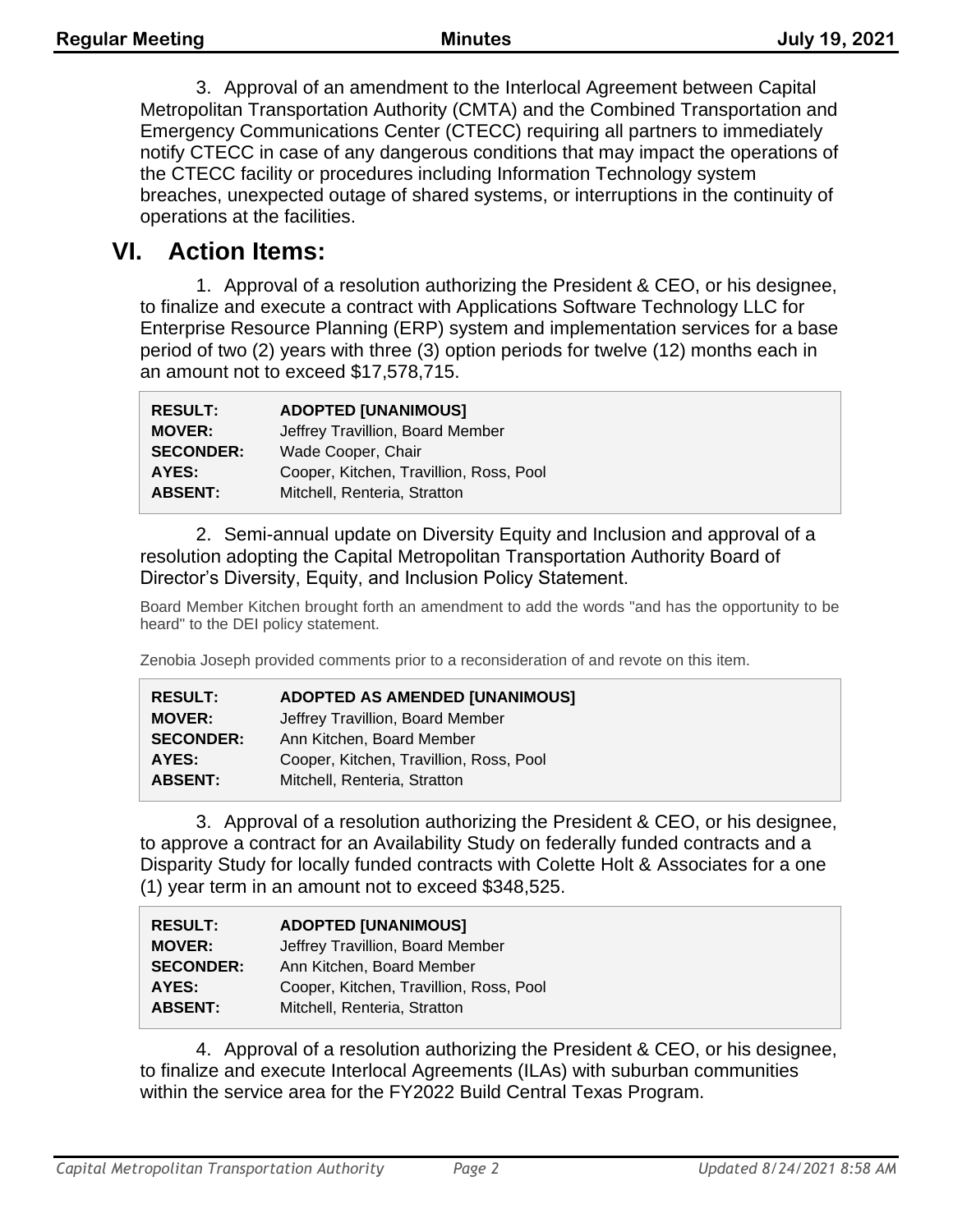| <b>RESULT:</b>   | <b>ADOPTED [UNANIMOUS]</b>              |
|------------------|-----------------------------------------|
| <b>MOVER:</b>    | Jeffrey Travillion, Board Member        |
| <b>SECONDER:</b> | Becki Ross, Board Member                |
| AYES:            | Cooper, Kitchen, Travillion, Ross, Pool |
| <b>ABSENT:</b>   | Mitchell, Renteria, Stratton            |

5. Approval of a resolution authorizing the President & CEO, or his designee, to amend an Interlocal Agreement (ILA) with Travis County to govern the distribution and use of digital passes by Travis County employees under the terms of the ILA.

| <b>RESULT:</b>   | <b>ADOPTED [UNANIMOUS]</b>              |
|------------------|-----------------------------------------|
| <b>MOVER:</b>    | Jeffrey Travillion, Board Member        |
| <b>SECONDER:</b> | Leslie Pool, Board Member               |
| AYES:            | Cooper, Kitchen, Travillion, Ross, Pool |
| <b>ABSENT:</b>   | Mitchell, Renteria, Stratton            |

6. Approval of a resolution authorizing the President & CEO, or his designee, to extend an Interlocal Agreement (ILA) with Austin Community College for student and employee transit passes that establishes a pay-per-ride arrangement for paratransit, rail and fixed-route bus services for the months of August 2021 through September 2022.

| <b>RESULT:</b>   | <b>ADOPTED [UNANIMOUS]</b>              |
|------------------|-----------------------------------------|
| <b>MOVER:</b>    | Leslie Pool, Board Member               |
| <b>SECONDER:</b> | Jeffrey Travillion, Board Member        |
| AYES:            | Cooper, Kitchen, Travillion, Ross, Pool |
| <b>ABSENT:</b>   | Mitchell, Renteria, Stratton            |

## **VII. Presentations:**

- 1. FY2022 Budget Proposal
- 2. Project Connect Update

## **VIII. Reports:**

1. President's Report

President & CEO Clarke presented the monthly report.

## **IX. Items for Future Discussion:**

## **X. Adjournment**

## **ADA Compliance**

*Reasonable modifications and equal access to communications are provided upon request. Please call (512) 369-6040 or email ed.easton@capmetro.org if you need more information.*

*BOARD OF DIRECTORS: Wade Cooper, Chair; Jeffrey Travillion, Vice Chair; Eric Stratton, Secretary; Terry Mitchell; Becki Ross; Ann Kitchen, Leslie Pool and Pio Renteria.*